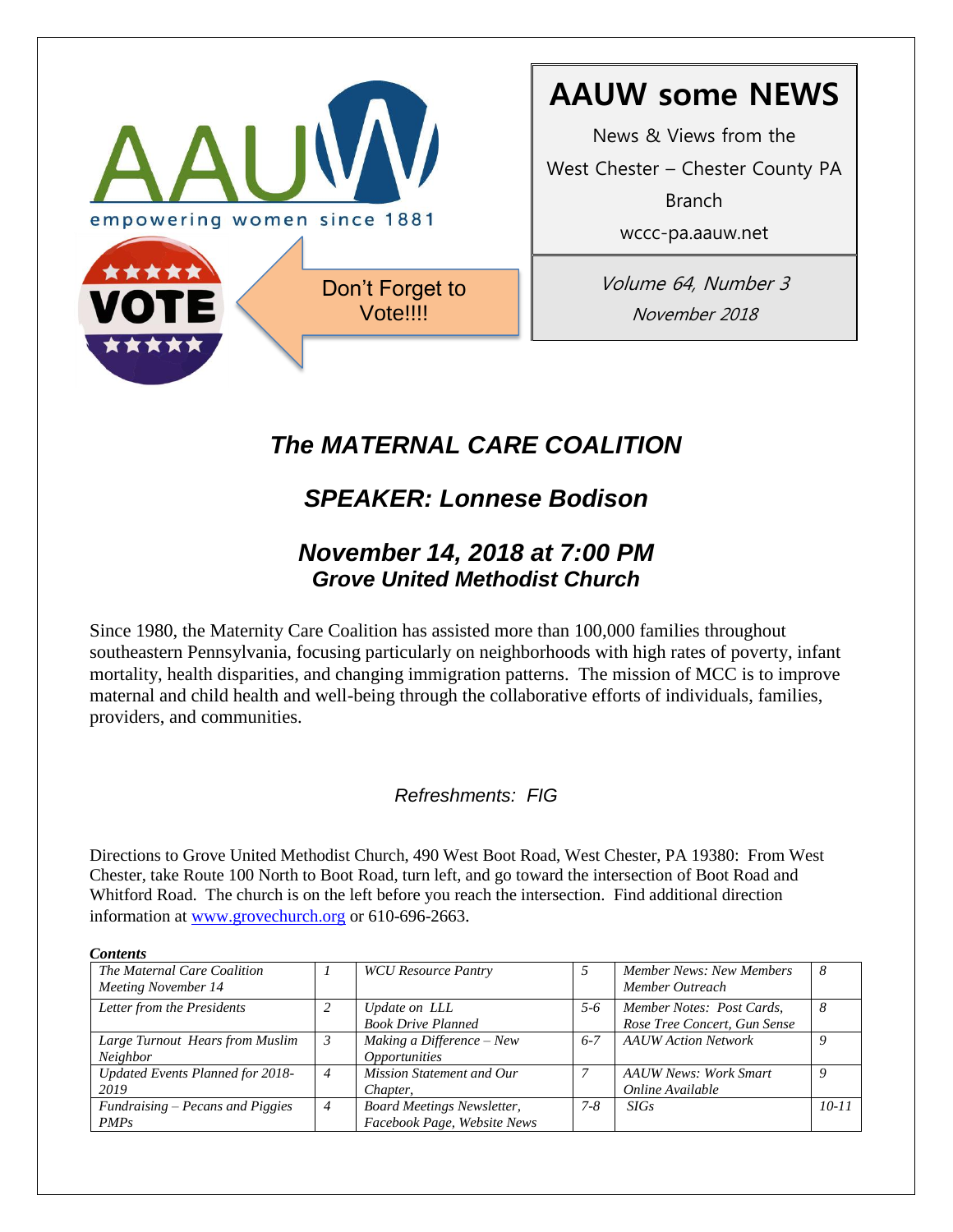## *Letter from the Presidents*

#### *"Democracy is essentially an act of faith." John Hope Franklin*

#### Dear Members,

Many are sounding the alarm that this election is the most important one of our lives. According to Nancy MacLean's book *Democracy in Chains*, our country's voter turnout is  $138<sup>th</sup>$  of 172 democracies in the world. Within two years of the 2010 midterm elections, legislators in forty-one states introduced 180 bills that would restrict who could vote and how they would vote. MacLean also asserts that "America has not witnessed such a burst of limits on voting rights since the calculated mass disenfranchisement instituted by the southern states a century ago." The plan to thwart democracy must be stopped. Here are some ways we have been addressing voter turnout:

- The AAUW Action Fund has developed new voter education resources including updates to the Congressional Voting Record, the Voter Issue Guide, and the Get Out the Vote Toolkit. AAUW encourages members to help turn out the vote by making sure your friends and family know where and when to vote. More information can be found at canivote.org. If you or anyone you know experiences a problem or witnesses one at the polls, AAUW wants you to call the Election Protection Hotline at 1-866-OUR-VOTE to report it.
- I know many of you have been registering voters with members of the League of Women Voters, helping with candidate forums sponsored by the LWV, volunteering for your political parties, working on specific campaigns, and holding and attending fundraisers. Our member Carolyn Comitta is hoping to win reelection as a PA Representative. There are other strong women candidates running for state and federal positions.

 Some of you belong to Chester County Marching Forward, a partisan group of women who are determined to "Get Out the Vote." This group has produced an informative trifold, helped to register voters, contacted area high schools to distribute registration forms and nonpartisan information about the election, painted those blue Vote Rocks, made and distributed signs, and visited Zone leaders. Regardless of political party affiliation, it is truly inspirational to see what a group of determined women can accomplish. I'm not sure of their plans after November 6, but I do see them "Marching Forward."

Besides November  $6<sup>th</sup>$ , there are a few other dates to remember. Please note that the May Banquet will be held on Wednesday,  $8<sup>th</sup>$ !! However, December is approaching quickly, so please plan to attend our Holiday Party that will be held on Saturday, December  $9<sup>th</sup>$  at 3:00 pm at the lovely Ellerslie Farmhouse, part of the Kendal-Crossland Community. Please look for more information in the next newsletter.

I know all of you will vote on November  $6<sup>th</sup>$ . Let's all make an effort to persuade others that being an educated voter determines the strength of a democracy. I'm placing Vote Rocks on top of my neighbors' mailboxes!

Best Wishes, Eva and Peggy

*Peggy Staarman [\(peggstaar@verizon.net\)](mailto:peggstaar@verizon.net) Eva Kaufmann [\(ekaufmann1@gmail.com\)](mailto:ekaufmann1@gmail.com)*

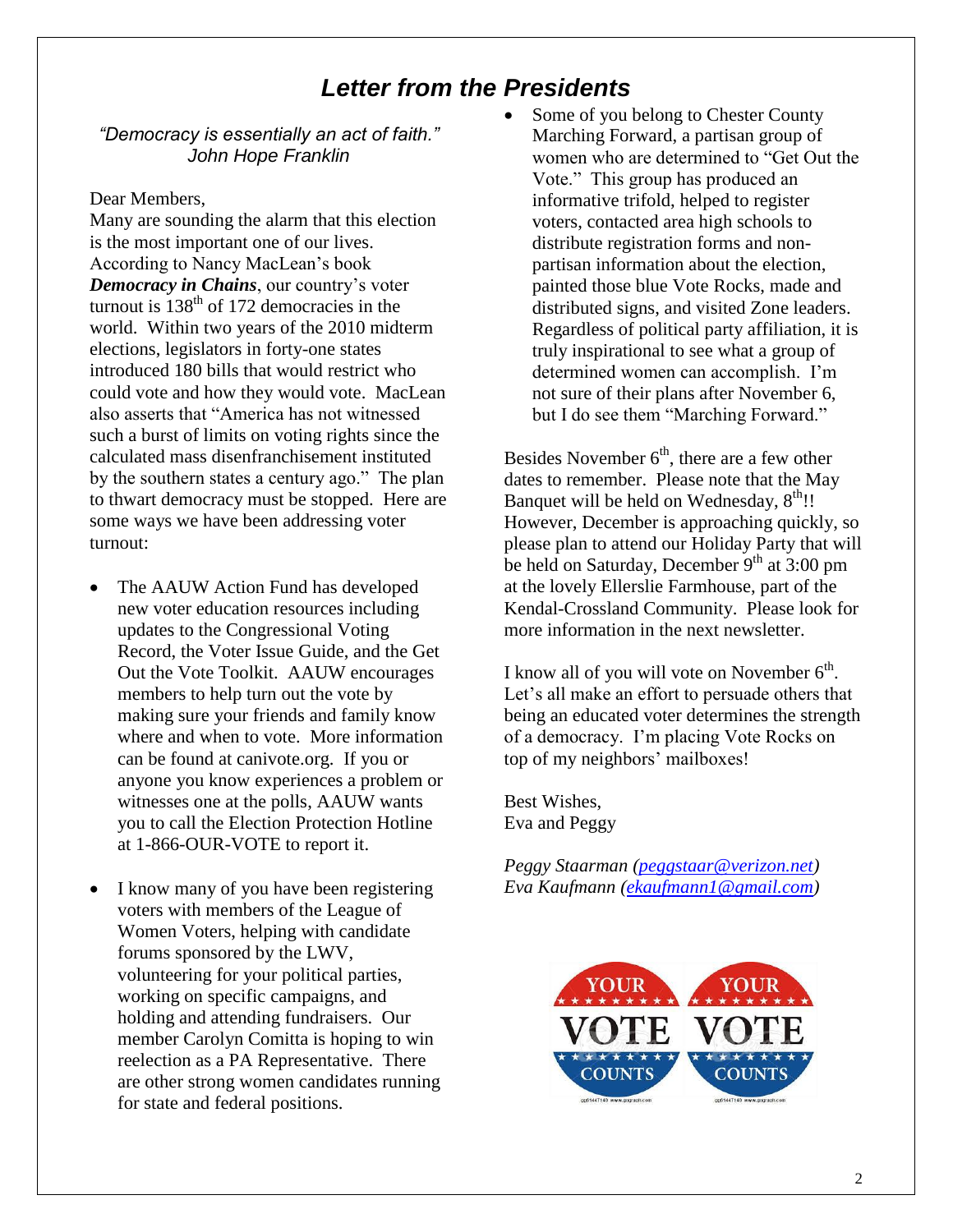## **Large Turnout Hears from a Muslim Neighbor**

*--Jean Speiser*

Bushra Quereshi, a friend of Cathy Palmquist's, spoke to a large turnout of members at our October meeting on the topic of "Getting to Know Your Muslim Neighbor." Indeed it felt like a friendly get-together over coffee with a neighbor or friend.



*Facilitator Cathy Palmquist and visitor Bushra Quereshi prepare for presentation to a large turnout of members at the October meeting.*

Ms. Quereshi told us that she had come to the United States in 2000 when her husband accepted a position at West Virginia University. Ms. Quereshi, a native of Pakistan, had not worn a headscarf in Pakistan. But once she arrived here she had the time and the inclination to read the Quran in her own language, rather than in Arabic, and decided to wear the hijab. She explained that although she read Arabic well enough to read the Quran in Arabic, it took on a new meaning and importance once she read it in her first language.

In addition, she was able to become active in her local mosque for the first time because in Pakistan women did not attend the mosque. But in the United States she met Muslims from many different countries with different traditions and customs and one of them included having women participate in the mosque.

Her family moved to Chester County after a few years and she has lived here ever since.



*Bushra Quereshi tells us about her family's life here in the United States.*

She feels very much an American and considers being here a blessing. Her children are Americans in every sense of the word. She acknowledges that raising a teenage girl (her daughter is 17) is difficult for any family but is perhaps more of a challenge for Muslim parents who must also make sure that their daughter is dressed modestly and in accordance with their religion That means no shorts, no bare tummies, no clingy clothing. This is less of a problem with her two younger sons.

The family has rarely encountered racial bias or religious prejudice, although shortly before the 2016 election someone threw a rock through her daughter's bedroom window. The community rallied behind the family and Ms. Quereshi was very touched by the support.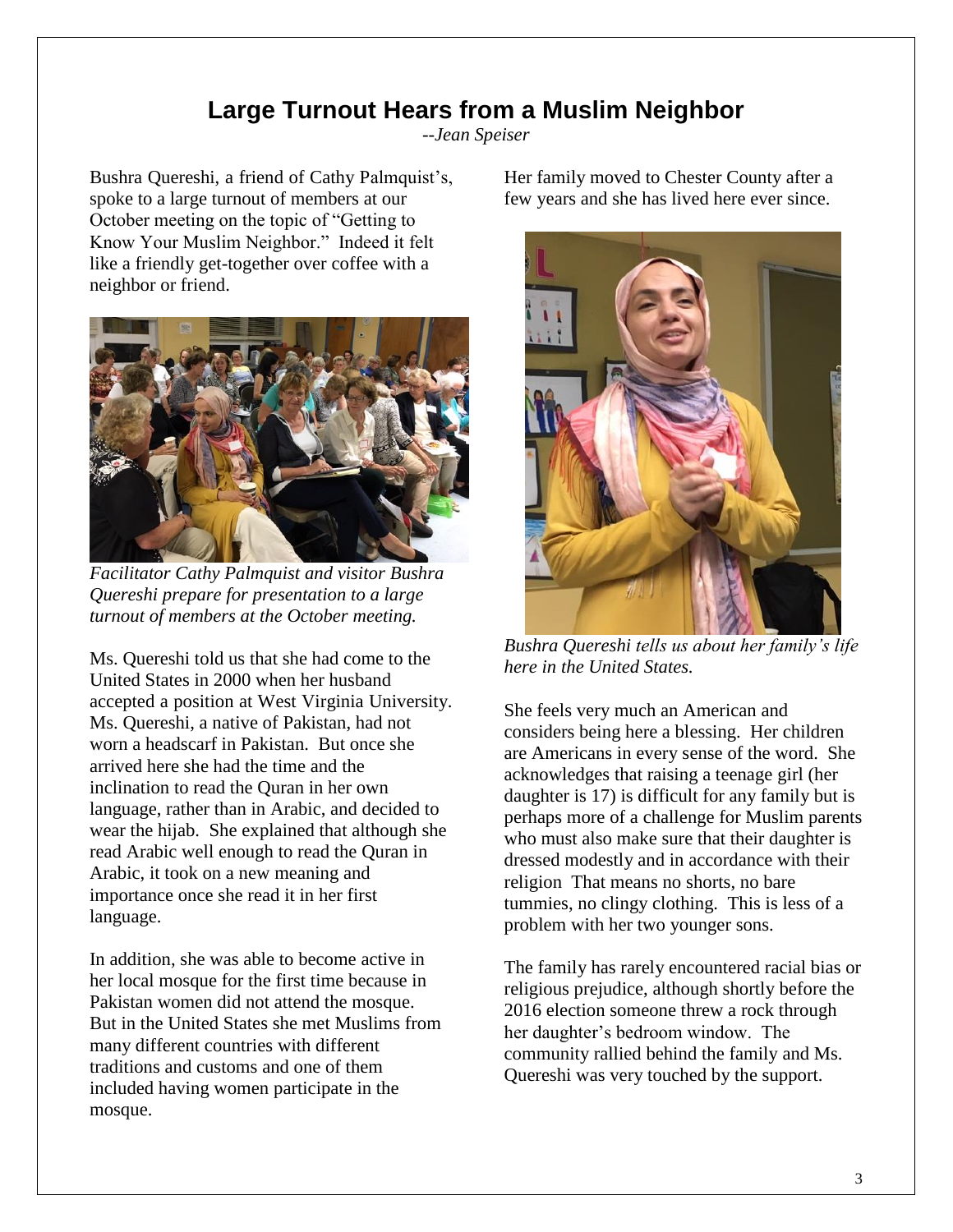# **Events for 2018-2019**

While the year's meetings, with details about topics and speakers are in the new Handbook, we are listing out the schedule for the entire year of meetings here in the newsletter to help you mark your calendar to hold space for them. Look it over, and consider inviting guests to topics of interest to them. Here goes . . .

- November 14: **The Maternal Care Coalition**, speaker Lonnese Bodison
- December 9: **Holiday Party** at the Ellerslie Farmhouse at Crosslands Retirement Community, Kennett Square
- January 9, **Gerrymandering in Pennsylvania**: What Now? Speaker Carol Kuniholm, Director of Fair Districts
- February 9: **Self-Reliance is the Fine Road to Independence**: Mary Ann Shadd Cary, 1823-1893, speaker Robyn Young
- March 13: **Gardening with Native Plants**, speaker Sharon Richardson, Master Gardener
- April 10: **Improving the Care of Mothers and Children in Uganda and Zimbabwe**, speaker Dr. Chiwonesco Tinago
- **May 8**: **Annual Meeting and Banquet** (Picnic Style) at home of Carol Haaf

PLEASE NOTE the correction to the date for the Annual Meeting and Banquet – it will be held on **Wednesday, May 8, 2019.**

#### **FUNDRAISING – Piggies and Pecans Pecans Pecans Pecans Feed Your Piggy**

Thanks to all of you who made this year's pecan sale a success. As of this writing, we only have 7 bags of the plain extra large pecans left at \$13.50! I increased the order from last year to include an additional 48 bags of candied pecans and they all sold! Next month, I will be able to report our final profit numbers, but thanks again for your support. I will have your pecans at the November  $14<sup>th</sup>$  meeting, and if you cannot make it, other arrangements will be made.

Thanks for your support, Trish Alfano & Anne Anderko

# **Remember PMP's - Prospective Members Parties**

*-- Phyllis Dunn*

Do you have a friend or do you know someone who has voiced interest in knowing more about AAUW? If so, our PMP's are a perfect venue to introduce them to our organization. The parties are just the right size to allow potential members to ask questions and casually get to know some of our current members. Just join us for any of the parties listed below:

> **November 13, 2018 Mix & Mingle at The Social 5-7pm January 10, 2019 "Souper Dinner"...soup & salad**



We started the new "Feed Your Piggy" Campaign by handing out porcelain piggies to all members who attended recent meetings. You are invited to feed your piggy to get rid of your loose change in the next nine months. It may seem like an insignificant amount to you, but when we combine the contents of all the banks, we'll have a nice sum to add to our treasury. If you did not pick up your piggy bank yet, they will be available again at the next meeting on November 14th.

At our May 8, 2019 pulled pork/BBQ feast you will return your "filled" pig and we will have a contest for the best decorated pigs.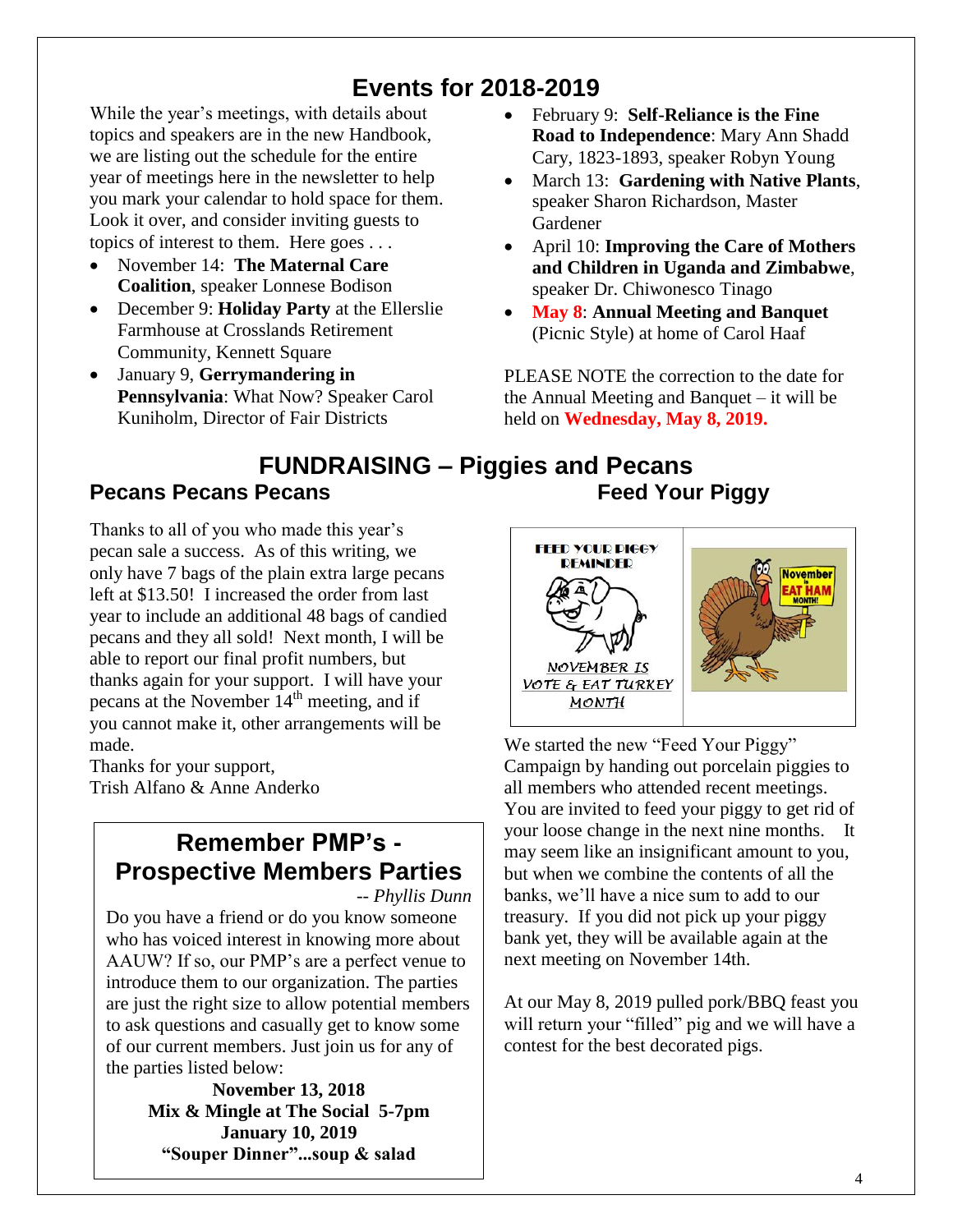## **WCU Resource Pantry**

*Eva Kaufmann*

There's good news and bad news.

The good news is that the West Chester University Resource Pantry is reaching many students. The data says that in the 2017-18 school year the number of students using the Pantry increased to 487 students, an increase of 600%. The Pantry distributed more than 9,000 pounds of food. In just the first few weeks of this 2018 fall semester, they have had 271 students come for 636 visits and pick up 2,200 pounds of food as well as 1,835 personal care items.

This past summer the Pantry had a renovation project. New shelving was built for the food and personal care items, and the room with the clothing was given a make-over, now resembling a department store. It's a small space, but offers a variety of professional clothing.

There are several new sponsors for the Pantry. Westminster Church has begun a major effort to support the Pantry with donations and cash. The Chester County Food Bank has upgraded the Pantry to provide dairy products and additional fresh vegetables. Aramark Dining Services is working with the Pantry to provide donations of food and vouchers for meals for desperate students.

Yes, there are desperate students. One story told of a shy Freshman boy from a low-income family who came to WCU in August with an academic scholarship and paid housing. He did not get a dining plan, and didn't know how to ask for one. He suffered in silence for three weeks until he admitted to his parents that he was very hungry. Many phone calls later, he now has a dining plan, provided in part through the Pantry and Aramark. (Cost of a dining plan: about \$1500 per semester, more than I paid for tuition for all 4 years. I know; I'm really showing my age here!)

The bad news is in staffing. Currently Catherine Pillings is the director of the daily operations of the Pantry. Her salary is funded through an Americorps/VISTA grant. She is the third and last person to hold this one-year position. Next July her contract will end, and there will be no funds to hire a new person in this job. The directors of the Pantry, Kate Colyer and Tori Nuccio, will request new funding for this purpose from the University. Keep your fingers crossed that the University will agree!

More bad news: the major source of funding has been a charitable foundation that has now decided to fund a different University project. This makes donations by groups like ours even more vital. We have recommended that the Resource Pantry apply for the AAUW Community Grant, which has a max of \$7000. The encouraging thing here is that Kate has experience with grant-writing, and she has lots of data on the benefits of the program. It would be great if AAUW could help in this way.

## **Laundromat Library League**

Arlene Rengert announced at the October meeting that the Laundry Library League continues to grow; in just four short years it has 120 sites in twelve states and has distributed over 52,000 books!

# **Book Drive Planned for LLL**

It was noted at our October meeting that since this is the season when libraries are having book sales, buying appropriate books for the LLL at those sales would not only be a good way to pick up books to donate inexpensively, but would also support the local library.

Eva Kaufmann notes that this year our branch is planning a book drive to benefit the Laundromat Library League. She suggests that while you're out shopping this holiday season, you should keep an eye out for children's books. Second hand stores and yard sales are also a great source of gently used books! We will be collecting the books at our January meeting.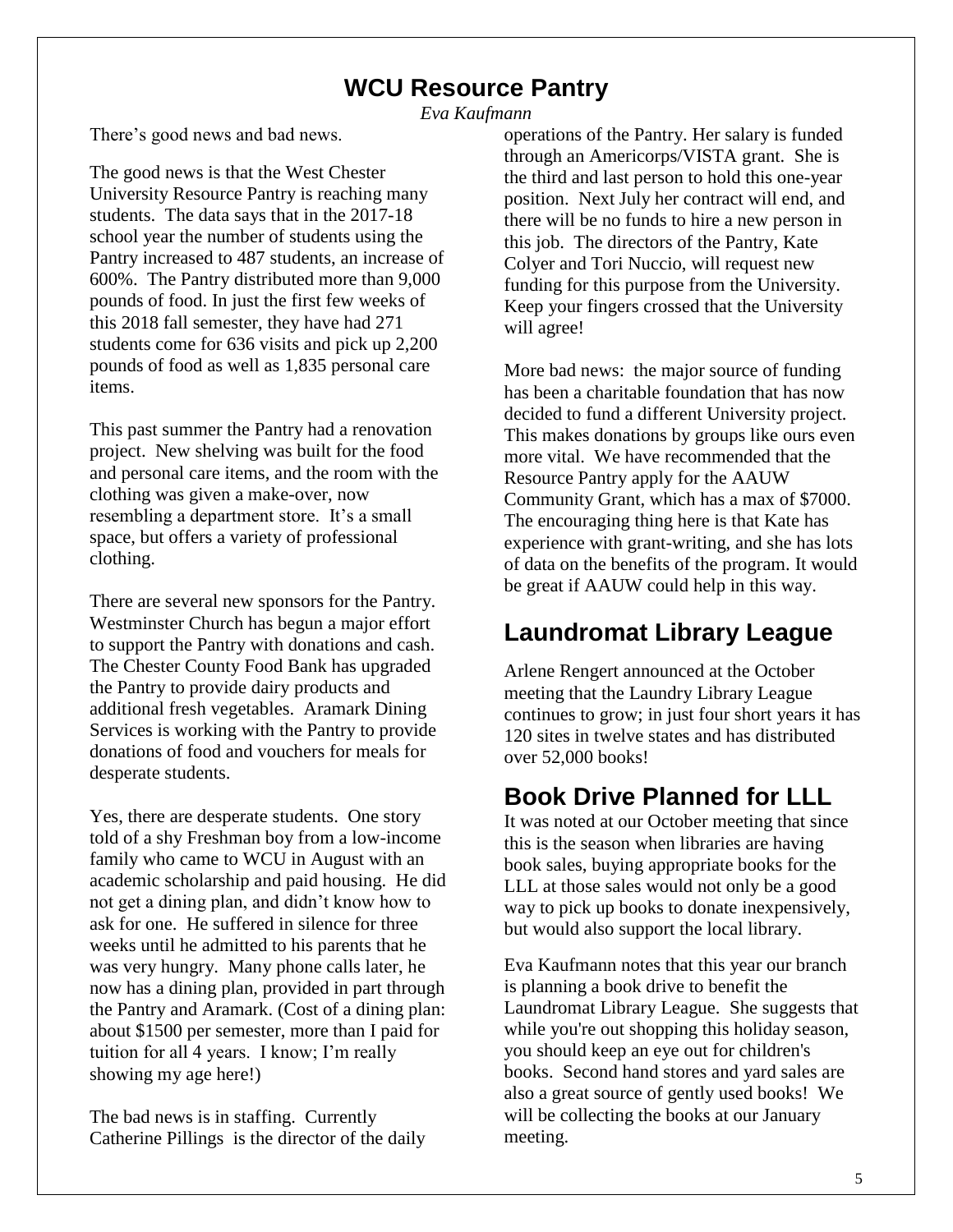#### **Update on the Laundromat Library League's Grant Application**

*-- Peg Staarman* Our AAUW branch had hoped to help the Laundromat Library League secure an AAUW Community Action Grant. Unfortunately, the grant requires a specific measurable outcome. Because the LLL seeks mainly to encourage literacy at a fundamental level with free books, it does not do extensive research or keep statistical data that would be needed to fulfill the requirements. The company that oversees the grant applications, International Scholarship and Tuition Services, Incorporated, offered

suggestions to our inquiry about the feasibility of an LLL application. The company's representative recommended partnering with local school boards, so that the school systems can provide data regarding reading level to judge the effectiveness of the LLL's program to combat illiteracy. However, the board and LLL decided that the grant requirements were beyond the scope of and not compatible with the mission of the League. Thanks are due in any case to the members who offered to assist with preparing the grant application.

# Making a difference! Watch this space!

*Editor's Note: We instituted this column as a regular feature in the newsletter to keep you informed about opportunities to become involved in activities that support our community. So watch this space!*

*1.* **West Chester University Resource** 

**Pantry:** This organization is our Gateway to Equity Award recipient for a second year. This organization assists poor and homeless students at WCU. You can help by contributing supplies for the Pantry at our monthly meeting.

Watch for an email before the each meeting with an update on needed items. See related article above.

- 2. **West Chester Food Cupboard**: Donna Eaves has set up a monthly program to help out at the Food Cupboard that is located on Bolmar Street. Volunteers will spend an hour after the Food Cupboard has closed its doors for the day to sort through donations and to stock shelves. Contact Anne Anderko (ananderko@msn.com) if interested in helping.
- 3. **Laundromat Library League**: LLL places library boxes of children's books in laundromats as a way to get books into homes that may have few or none at all. Book donations are important, and LLL has frequent fund raisers. For more info see [www.laundromatlibraryleague.org.](http://www.laundromatlibraryleague.org/)

#### 4. **NEW OPPORTUNITY: Camp Dreamcatcher**

Camp Dreamcatcher provides no cost therapeutic and educational programs to HIV/AIDS impacted youth and their families. The Camp's mission is to foster an atmosphere of tolerance, compassion, respect, and understanding through volunteer opportunities, services, and expanded community outreach.

Each year, Camp Dreamcatcher sponsors an "adopt a family" program for the holidays. In 2017, ninety-seven percent of the families receiving services from Camp were classified as low income. This program allows caregivers to provide their children with holiday gifts.

**This year the Chester County-West Chester branch of AAUW will sponsor a donation box** for Camp Dreamcatcher. Anyone wishing to contribute a dollar or two to Camp Dreamcatcher's Adopt-a-Family Program may do so at the **November meeting.** The funds collected will be used to purchase needed gift cards for youth.

See next page for MORE MAKING A DIFFERENCE.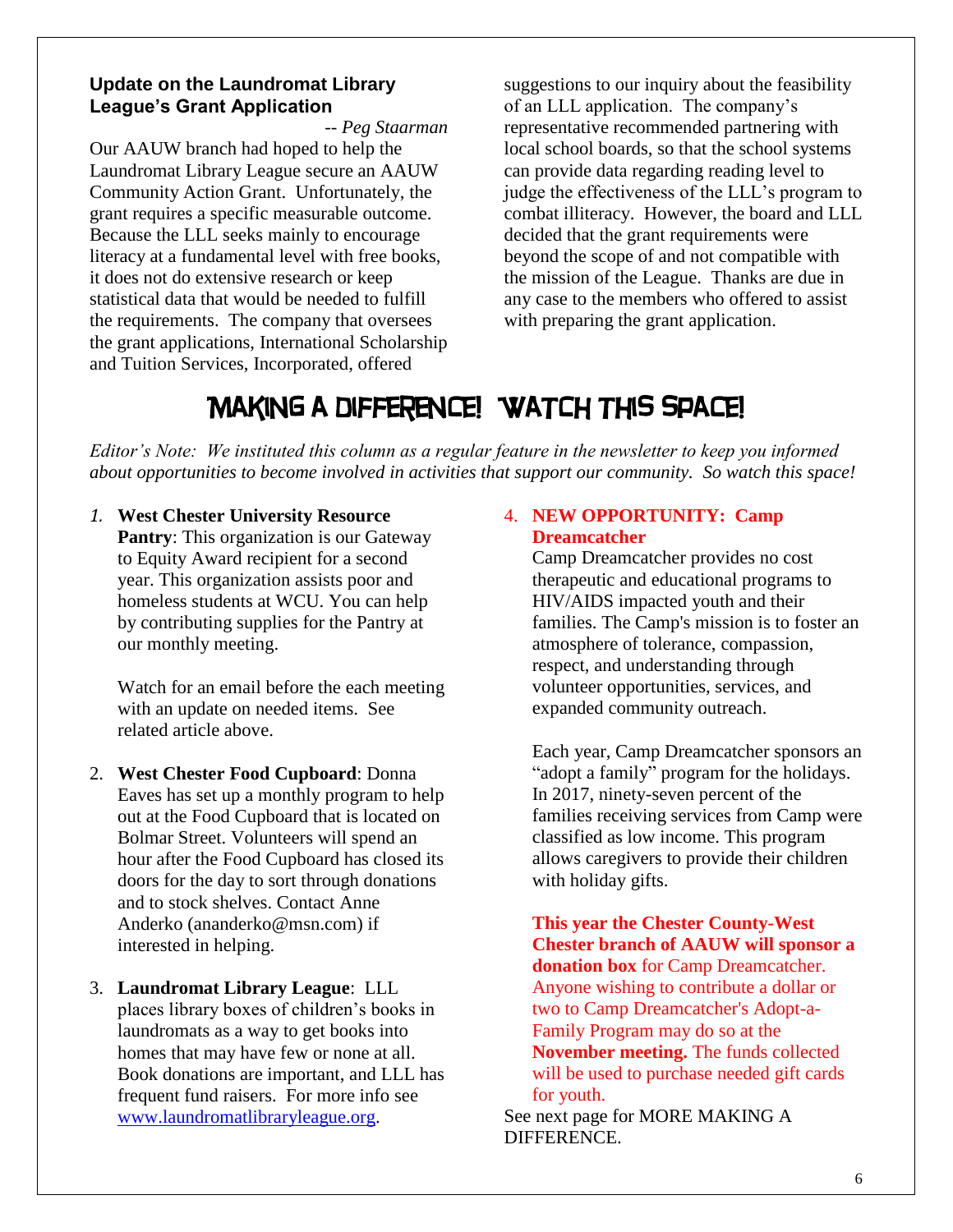## MORE Making a difference!

5. **NEW OPPORTUNITY: GIST program at the Helicopter Museum:** GIST (Girls in Science & Technology) is a bi-weekly science-based enrichment program that meets for two hours on Saturdays at the Helicopter Museum in West Chester. This program offers girls the opportunity to learn science through hands-on activities and experiments mentored by female college students mentoring in STEM disciplines. The program, now in its 9th year, has a demonstrated track record of success, with large percentages of alumni reporting it was an important factor in encouraging them to pursue a STEM career.

Paul Kahan, Educational Programming Manager at the Helicopter Museum, has opportunities to help in three areas: 1) public speaking on your career; 2) mentoring / guidance to the college students conducting the program, and 3) monetary donations.

If interested, contact Paul Kahan at [pkahan@americanhelicopter.museum](mailto:pkahan@americanhelicopter.museum) or (610) 436-9600.

| AAUW Mission Statement: To advance gender equity for women and girls through research, |  |
|----------------------------------------------------------------------------------------|--|
| education, and advocacy.                                                               |  |

#### *Our Chapter:*

| Toni Gorkin        | Newsletter Editor                               |
|--------------------|-------------------------------------------------|
| 610-363-7627       | tgorkin@comcast.net                             |
| Newsletter email   | aauwsumnews@gmail.com<br>or tgorkin@comcast.net |
| Peggy Staarman     | <b>Branch Co-President</b>                      |
| 610-269-4866       | peggstaar@verizon.net                           |
| Eva Kaufmann       | <b>Branch Co-President</b>                      |
| 610-793-3809       | ekaufmann1@gmail.com                            |
| <b>Terry Houle</b> | Co-Vice President for Program                   |
| 610-269-7271       | the houles $2004@$ vahoo.com                    |

*Barbara Lathroum* Co-Vice President for Program

### *Newsletter*

Please let your editor know if you are interested in any of the tasks we need help with for our media or have other ideas. Contact me at tgorkin@comcast.net.

**About timing:** The newsletter comes out on the first of each month. While I have been able to accept articles up to the last week of the month, it helps to have them by our "official" deadline of the  $10^{th}$ .

| 610-321-9783          | blathroum@gmail.com                 |
|-----------------------|-------------------------------------|
| Patricia Schultz      | <b>Membership Co-Vice President</b> |
| 610-436-9752          | pls@patriciaschultz.com             |
| Phyllis Dunn          | Membership Co-Vice President        |
| 610-696-1079          | dunn.phyllis@gmail.com              |
| <b>Pat Boye</b>       | Co-Secretary                        |
| 610-692-2742          | pmbove@aol.com                      |
| Carol Haaf            | Co-Secretary                        |
| 610-299-8801          | carolahaff@verizon.net              |
| Anne Anderko          | <b>Financial Officer</b>            |
| 484-885-4943          | ananderko@msn.com                   |
| <b>Branch Website</b> | wccc-pa.aauw.net                    |

How to submit: Please send your articles as MS Word documents to me, Toni Gorkin, at [tgorkin@comcast.net](mailto:tgorkin@comcast.net) or gmail account: aauwsumnews@gmail.com.

## *Facebook Page*

Have you checked our Facebook Page? Thank you to Alice Lenthe for getting it up and running.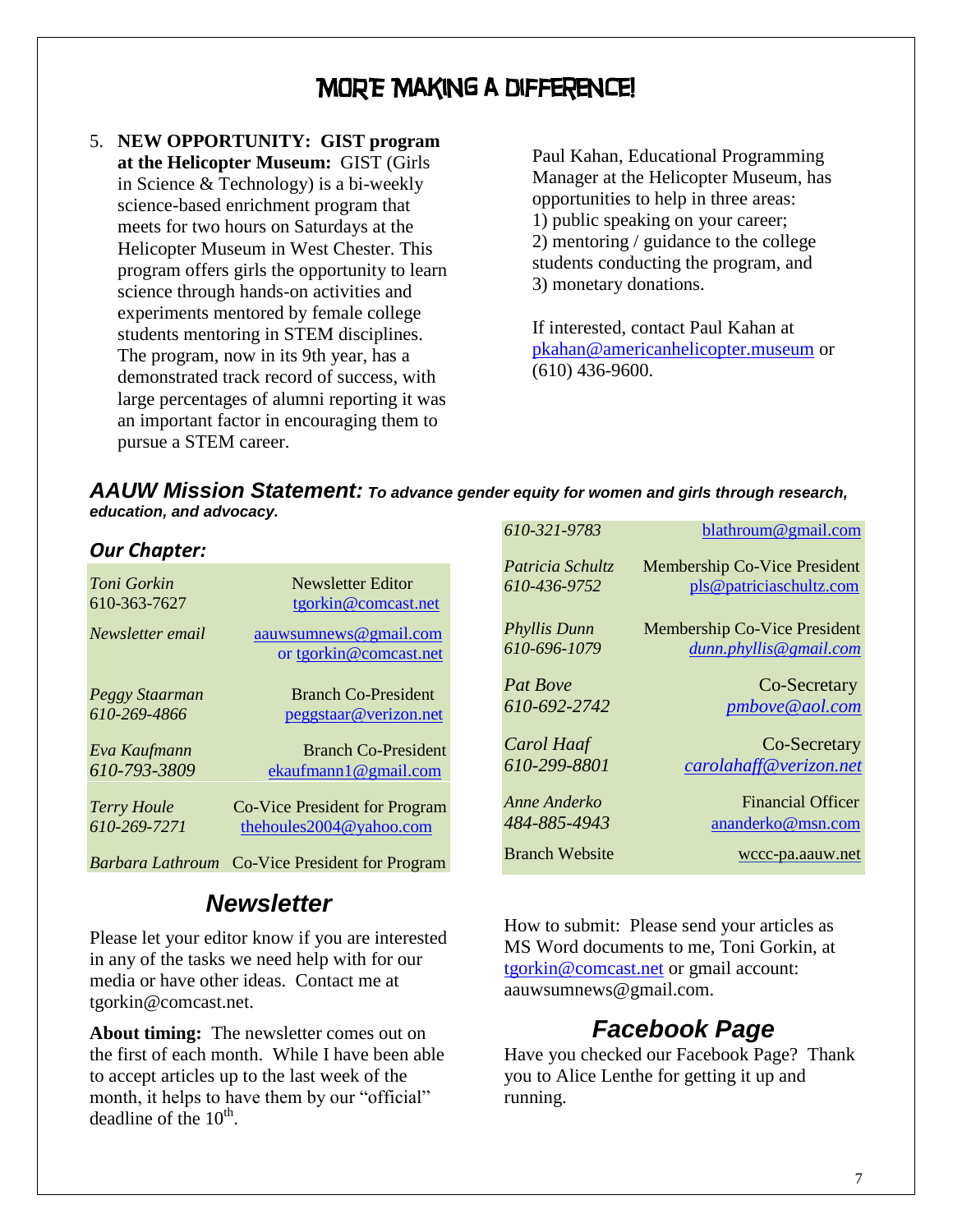## *Chapter Web Page*

And check the Web Page at [https://wccc](https://wccc-pa.aauw.net/)[pa.aauw.net/.](https://wccc-pa.aauw.net/) Thank you to Sandy Alexander for managing it.

## **Board Meetings**

Board meetings are held on the first Wednesday of the month. They are held from 7:00 to 9:00 p.m. Generally they are held at West Chester University in Room 257 of the Sykes Student Union Building at 110 W. Rosedale Ave., West Chester. Changes in meeting location will be announced as needed.

# *Membership Outreach*

Your Records with the National Association can be accessed by contacting: --Helpline Phone (800) 326-2289 or --Internet and email: The website for national AAUW is http://www.aauw.org/. You'll need your membership number that can be found on the address label of the Association publication (Outlook).

# **Member News**

*-- Patricia Schultz/ Phyllis Dunn* Welcome to our newest members. **Mary McCloskey** is the Assistant Zone Leader for the East Goshen Democrats and is very interested in AAUW and the programs we have planned and especially our community outreach and other activities. She is energetic and eager to volunteer after the election. Mary is referred by Patricia Schultz.

**Donna Pyne** is referred by Arlene Rengert. She is very active in LLL and her expertise in that endeavor will be of great use to our branch. She also has contacts with Grove Church and is interested in TIG.

I will have an addendum of new members at the next branch meeting. Make sure you pick one up at the Membership table. Happy November!

# **Member Notes**

*In this section we feature activities in which our members are involved, with information how you can become involved too, if relevant.*

# *Thank You Postcards*



At the October meeting Mary Smith suggested members send postcards of support to Dr. Christine Blasey Ford

for courageously testifying before the Senate Judiciary Committee. She distributed postcards for those members who wanted them. Mary had plans to collect the postcards be so that they could be sent altogether for convenience. However, it was suggested in a related email to the chapter that postcards should be sent individually because of potential mail screening for toxic substances.

# *Rose Tree Pops Concert*

The Rose Tree Pops will present its annual fall concert on November 11 at 3 pm. In recognition of Veteran's Day, the orchestra will perform a program of American music. Program highlights include Aaron Copland's Variations on a Shaker Melody, Richard Rogers' Victory at Sea, selections from George Gershwin's American in Paris, a tribute to Louis Armstrong, and Morton Gould's Yankee Doodle. The concert will be at the Marple Presbyterian Church, 105 North Sproul Road in Broomall, PA.

Come out and support **AAUW member Sandy Alexander**. Admission is free, but donations are gratefully accepted.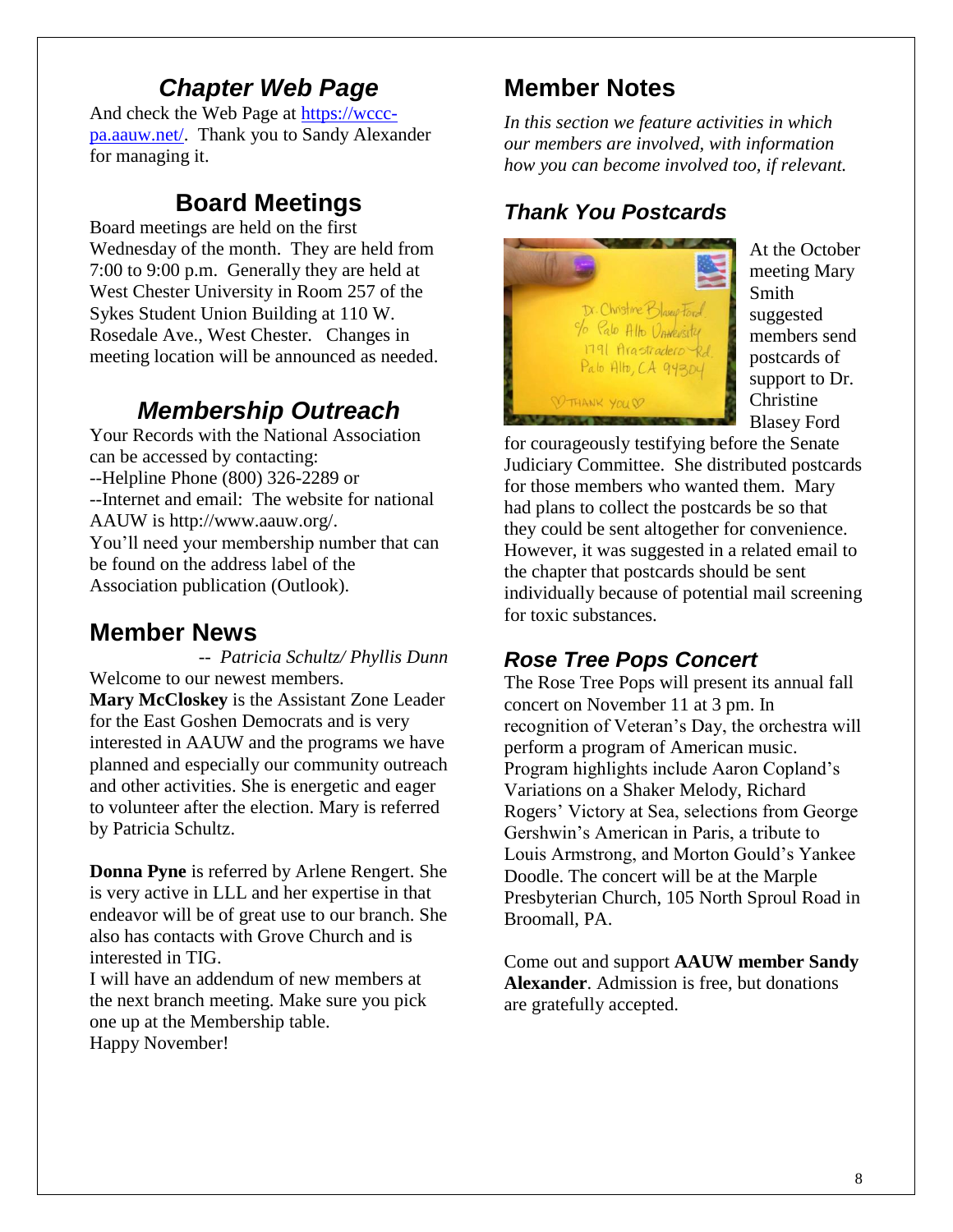### *Gun Sense Chester County*

*-- Peggy Staarman*

There was good news for those who want stronger gun laws. On October  $3<sup>rd</sup>$ , the PA Senate passed the first successful anti-violence firearms legislation in more than a decade. The bill orders people in PA convicted of misdemeanor crimes of domestic violence or subject to final restraining orders to surrender their guns within 24 hours. It also eliminates the ability of the abuser to turn over his or her guns to family or friends. There have been 78 domestic violence-related homicides this year. The status of other PA gun legislation can be found on Gun Sense's website (gunsensecc.com).

Gun Sense offers on its website a 2018 General Election Canvassing Kit to help educate voters about candidate positions on gun violence related issues. Also, the organization has published a Voter's Guide that gives candidates' answers to gun violence questions and a "common ground" rating that is based on each candidate's alignment with six positions held by a majority of those who do and do not own guns:

- Enacting a background check for every gun purchase
- Establishing a minimum age of 21 for gun purchases
- Banning bump stocks
- Enacting Emergency Risk Protection Order legislation
- Opposing the arming of teachers
- Requiring a permit for a concealed carry

On Tuesday, November 27 at 7:15, there will be a meeting at St. Paul's United Church of Christ on 101 Worthington Rd. in Exton to share ideas, strengthen the Gun Sense community, and to celebrate the vision of a future free of gun tragedies. The facilitator will be Bonalyn Mostellar, an organizational development professional who helps non-profit organizations create and implement plans.

**AAUWACTION NETWORK** 

Reminder as always: The AAUW Action

Network (AAUW Action Network [advocacy@aauw.org\)](mailto:advocacy@aauw.org) continues to send out statements about the legislation under consideration in Congress. The Action Network statements explain how each piece of legislation impacts the interests of women and girls. You are encouraged to read these emails or read the statements on the AAUW Action Network website and contact your representatives accordingly.

## **AAUW NEWS**



#### *Work Smart Online*

AAUW introduces **[Work Smart Online](http://salsa4.salsalabs.com/dia/track.jsp?v=2&c=H5%2FmoF9%2FoaAwWPUkwW9%2FtMo7S53nBIrO)** — a *free* salary negotiation course to help women earn the pay they deserve! This easy, engaging e-tool will teach how women to:

- Learn the market value of your skills and experience
- Determine an equitable "target salary" based on your experience and skills

Ask for — and get — the pay you deserve. In surveys with participants, nearly all reported having more confidence and better negotiating skills after taking the class. AAUW urges you to urge your family, friends and followers to take **[AAUW Work Smart Online](http://salsa4.salsalabs.com/dia/track.jsp?v=2&c=iPof8T5dL2rD6LT9WmnqqRiZKzjb7Xky)** course and, if they like it to share it with their networks.

### *[Vote on November 6!](http://salsa4.salsalabs.com/dia/track.jsp?v=2&c=H%2Fn7LMqSxwDtSfkPHGvQMEOwHNckQ0oQ)*

The [AAUW Action Fund](http://salsa4.salsalabs.com/dia/track.jsp?v=2&c=xlHMb%2BCTIjmVlrjq3XsddUOwHNckQ0oQ) has developed new voter education resources in advance of the 2018 midterm elections, including updates to the Congressional Voting Record, Voter Issue Guide, and Get Out the Vote Toolkit. Help to encourage turnout in your community by making sure your friends and family know where and when to vote and what they need to do so. This information and more can be found at [canivote.org.](http://salsa4.salsalabs.com/dia/track.jsp?v=2&c=XjIydU2MpU%2FqBGF80p8u5EOwHNckQ0oQ) If you or anyone you know experiences a problem or witnesses one at the polls, call the [Election Protection Hotline](http://salsa4.salsalabs.com/dia/track.jsp?v=2&c=BdYYeKYUSc%2F8kNZNAd3Fz0OwHNckQ0oQ) at 1- 866-OUR-VOTE to report it.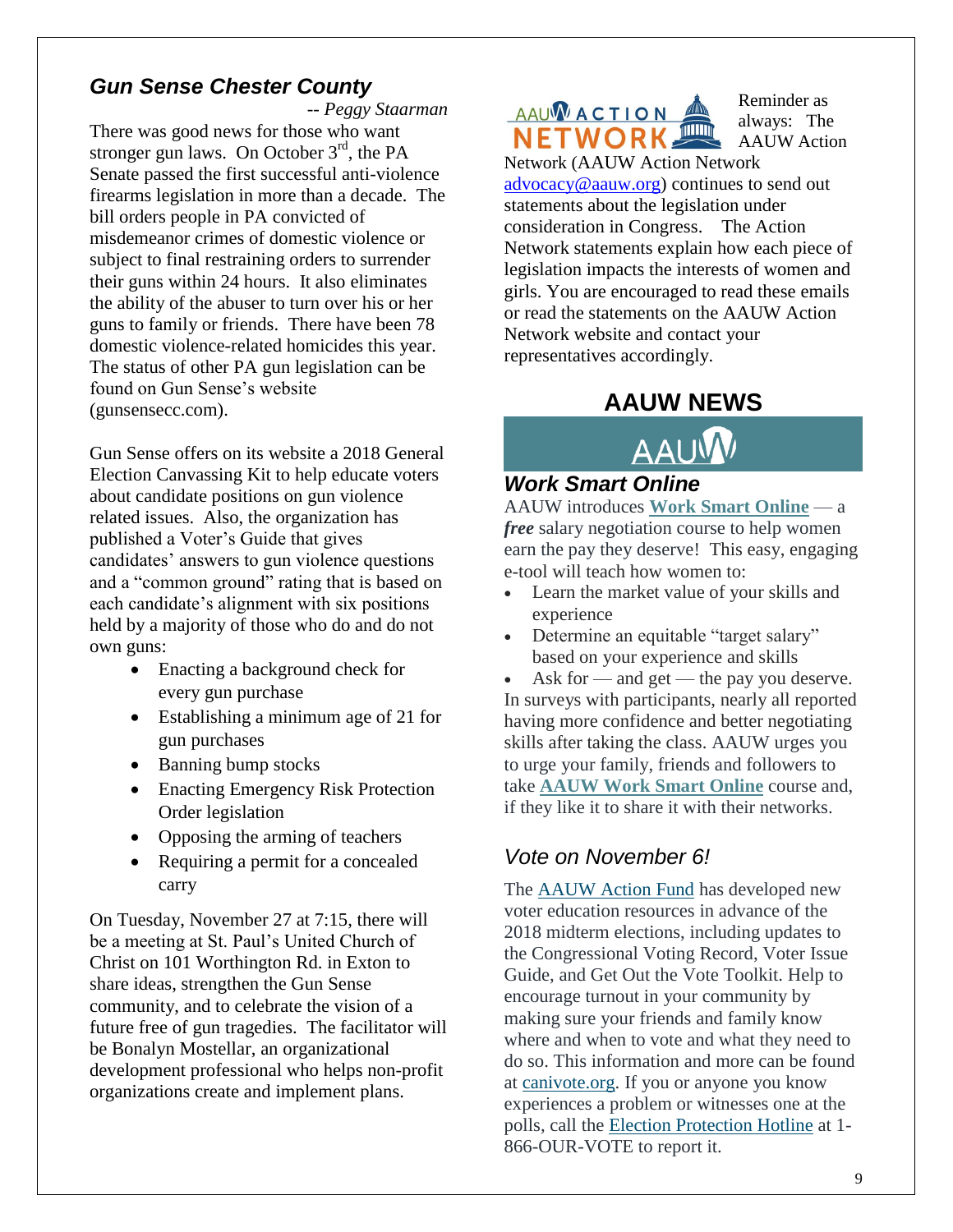# **Special Interest Groups**

### **Women's Social Bridge**



The AAUW Chester County-West Chester Branch Women's Social Bridge meets once a month at 1 pm for two to three hours of friendly bridge. If there is one table, we play party bridge; if there are two or more tables, we play contract bridge. We meet at a member's home; locations are sent in e-mail reminders each month. All are welcome!

The dates for 2018-2019 are:

November 16 January 18 February 15 March 15 April 19 May 17 June 21 July 19

To have your name added to the e-mail list, contact Sandy Alexander at [frau.salexander@gmail.com](mailto:frau.salexander@gmail.com) .

### **Couples Bridge**

A chair is needed. Please contact one of the presidents if interested.

### **FIG (Food Interest Group)**

This group dines around either at a member's home or at a restaurant. The group usually meets on a Saturday for dinner or Sunday for brunch on a monthly or bi-monthly basis. Couples (unless otherwise specified) and singles, as well as new members, are welcome.

## **Next event: Sunday, November 11 at**

**12:30pm** – Brunch ordered from the menu at Side Bar and Restaurant, Second Floor, 10 East Gay St., West Chester. **RSVP by Nov. 2nd** to the host, Donna Eaves, [deaves@live.com](mailto:deaves@live.com) or 610-692-5277.

FIG members will receive invitations by email. For more information or to join the group,

contact Donna Eaves, FIG chair. We are looking for members who would like to host or plan a meal at a restaurant in 2019. Please contact Donna if you are interested.

#### **Book Groups:**

*AAUW branches are known for their book groups, and membership in a group often encourages continuing membership. The West Chester-Chester County Branch currently has two book discussion groups meeting in the day and in the evening at different times of the month.* 

### **LIT I: Daytime Literature Group**

*Fiction & Nonfiction Book Group- Kay Phillips*[khp65hp@verizon.net](mailto:khp65hp@verizon.net)

Lit Group I meets at 1:00 pm on the third Monday of the month. The next meeting will be November 19, 2018. The group will discuss *A Gentleman in Moscow,* by Amor Towles.

### **LIT II: Evening Literature Fiction & Nonfiction Book Group**

*Jean Speiser -* [JeanSp@gmail.com](mailto:JeanSp@gmail.com)

Lit Group II meets at 7:00 pm on the third Wednesday evening of the month in members' houses in the West Chester-Downingtown area. On **November 28** the group will discuss *The Trials of Nina McCall*, by Scott W. Stern. Please note the **special meeting date** due to the Thanksgiving holiday. Jenn Schultz will lead the discussion at the home of Lyn Eaton.

For further information please get in touch with Jean Speiser at [JeanSp@Gmail.com.](mailto:JeanSp@Gmail.com)



Of course *To Kill a Mockingbird* won. By the way, if you were following PBS's Great American Read – or even if you were not – you may find the list of 100 favorite

books interesting! Prep for June, when the Lit groups plan reads for the coming year.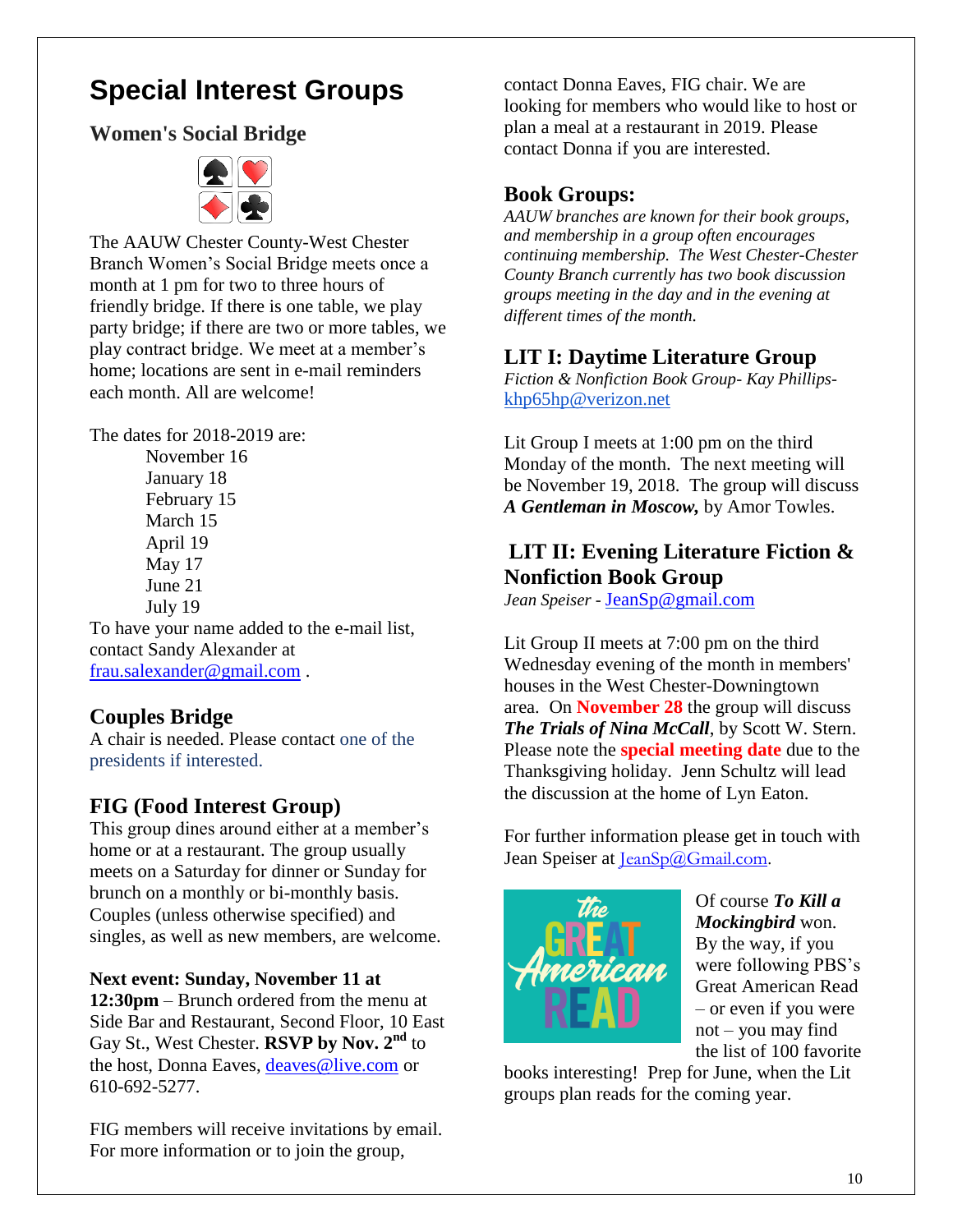#### **Great Decisions**

We work with a book produced by the Foreign Policy Association called *Great Decisions* (cost \$30 ). It contains 8 topics and questions for discussion. Some topics this year include China's geopolitics, Turkey, and Global Health Issues. One person leads and all look for additional material. We meet at the West Chester Diner at 2:00 pm and generally spend approx. 2 hours. The first half hour is social. We usually meet on the second Monday in the month, but since we are a very small group we can be flexible. We would welcome new members. For information contact Jacky Page at 610-359-9887 or

[jacquelinepage9@gmail.com](mailto:jacquelinepage9@gmail.com)

#### **TIG (Travel Interest Group)**

The Travel Interest Group is composed of members and their guests who like to go to interesting places and often enjoy a meal together before or after. We usually do something 7 or 8 times a year. Please contact Sandy Alexander

[\(frau.salexander@gmail.com\)](mailto:frau.salexander@gmail.com), Mary Marco [\(Mary.m.marco@gmail.com\)](mailto:Mary.m.marco@gmail.com), or Jane Mc Dowell [\(jlmcdowell@gmail.com\)](mailto:jlmcdowell@gmail.com) if you want to be on the list for future events. Being on the list does not obligate you to attend any trips. Anyone is welcome to coordinate an event or trip they are interested in.

#### **TIG Outing to Winterthur**

Join TIG on **December 12** for a Yuletide tour of Winterthur followed by lunch at Buckley's Tavern. Check your email or the branch website for the sign-up sheet. We need 15 participants to get the \$19 group ticket price. Deadline to sign up is November 14th.

Upcoming event - **January 23**: TIG outing to the Museum of the American Revolution. \$31 includes museum admission, a lecture entitled "Revolutionary Women: Writing about War" and a box lunch from Brûlée.

#### **Needlework Group**

Please join us if you would like to join others as we all work individually on various kinds of needlework projects! Some are knitting, some are doing quilting or crewelwork, so anything you are doing or would like to learn, we are probably doing some of that! All meetings are on the first Friday of each month.

The group will meet on **Friday, November** 2 at 10:00 A.M. at the home of Carol Zabriskie.

The **December 7** meeting will be at the home of Patricia Schultz. The **January 4** meeting will be at the home of Jean Speiser.

For more information, contact Fran Pierce at franpierce@verizon.net.

#### **Walkers Group**

On October 23, the Walking Group launched its new season by meeting at the Trestle Bridge Trail (officially the Brandywine Meadows Trail) off Rt. 322 near Downingtown. The group plans to meet on Tuesdays at this location; parking is in the lot near the Trestle Bridge. They will leave promptly at 9 A.M. You can walk as fast and as far as you would like. Expect lots of talking and laughter. No emails will go out; just show up and be ready to shove off at 9:00 A.M.

"We don't walk in the rain or snow," says organizer Phyllis Dunn; "drizzle, yes . . . snow and rain, NO! No other emails will be sent out to remind anyone," she adds, "just show up and be ready to shove off at 9am on Tuesdays. Don't worry if you miss a walk; just show up the next Tuesday."

Contact Phyllis Dunn at *[dunn.phyllis@gmail.com](mailto:dunn.phyllis@gmail.com)* to be added to the email contact list.